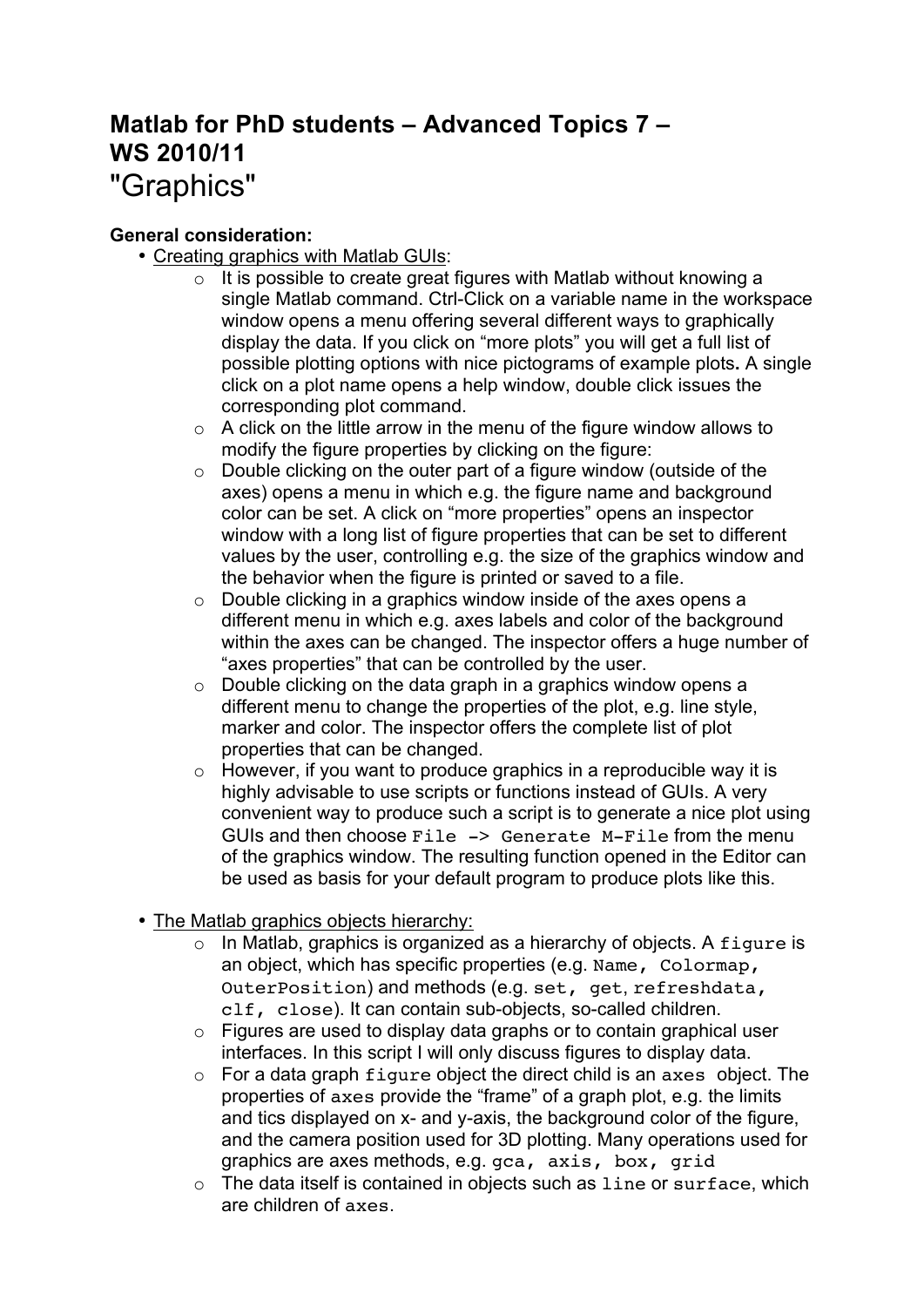- o Matlab functions that draw graphics (e.g. plot or surf) create a figure automatically if none exist. If there are multiple figures open, one figure is always designated as the "current" figure, and is the target for graphics output.
- Handle Graphics:
	- o Matlab graphics objects are handle objects. When an object is generated, it receives a specific number, the so-called handle, which Matlab uses to address the object. (In other languages this would be called a pointer). Graphics commands have these handle numbers as optional output arguments.
	- o Graphics objects behave like all other handle objects in Matlab: Functions which get a handle of a graphics object as input argument can change the properties of this object (not of a copy of the object!) in the function.
	- $\circ$  Using the handle of a graphics objects, you can get and set the values of its properties. Matlab graphics objects have very many properties as you can see in the graphics inspector.
	- o Some properties are structures or cell arrays.
	- o Properties have default values that are used at creation if no other values are specified.

## **Manipulation of graphics objects:**

• Handles: When a graphics object is created, it receives a handle as unambiguous identifier. The handle can be assigned to a variable. Alternatively, you can ask Matlab for the handle of the currently active graphics object. E.g.

| Hfig=figure   | % gives back a figure handle. Figures are                                      |
|---------------|--------------------------------------------------------------------------------|
|               | % consecutively numbered, the number is                                        |
|               | % displayed in the header line                                                 |
| figure(Hfig)  | % makes the figure with handle Hfig the                                        |
|               | % current figure and displays it on top                                        |
|               | % of other figures.                                                            |
|               | Hline=plot( $x, y, x2, y2$ ) % gives back a vector of handles, one for         |
|               | & each individual line. The first line                                         |
|               | % would be addressed by Hline(1).                                              |
| Hfig=gcf      | % get current figure handle                                                    |
| Haxes=gca     | % get current axes handle                                                      |
| Hobject=qco   | % get current object handle                                                    |
| get(H,'type') | % gets the type of object with handle H                                        |
|               | $\circ$ Matlab numbers figure objects according to their sequence of creation. |
|               | The number displayed in the title line of the figure window is the figure      |
| . .           |                                                                                |

- handle.
- o The handles of other graphics objects are more complicated numbers which do not have a meaning to the user.
- Current objects: Which object is the current object depends initially on the sequence of object generation. The most recently generated object is the current object. However, if you click on a graphics object it becomes the active object. Matlab uses stacks of objects, the topmost object in the stack is the current object. To find e.g. which object is the current one in a given figure with a handle named Hfig use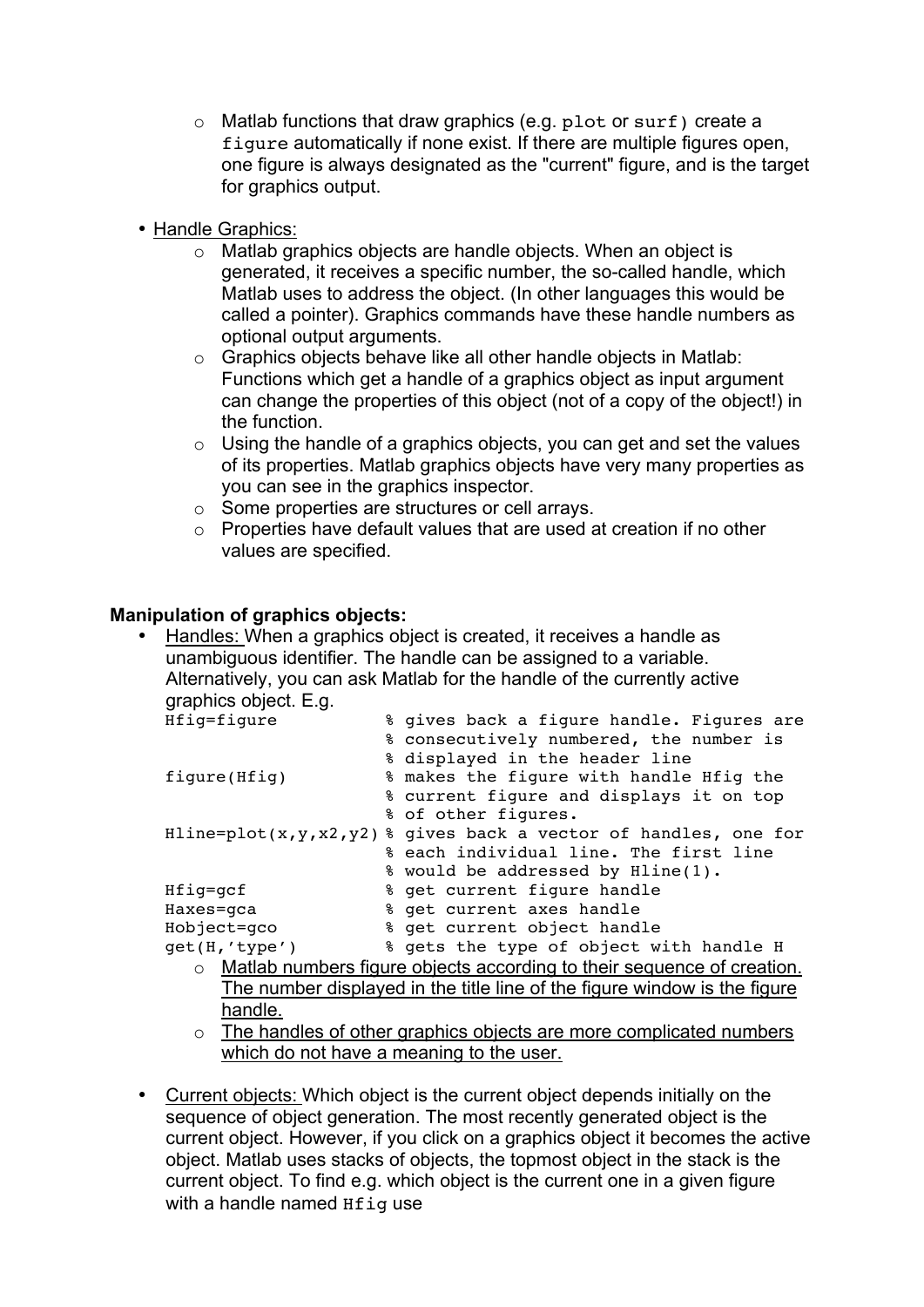```
Hfig kids= get(Hfig,'Children') % axes objects
Hfig kids kids=get(Hfig kids(1),'Children') % Children of
                                 % the first child
```
- Display and set properties:
	- $\circ$  Inspector: If you double click on a graphics object, the property editor will open. In the property editor, the button more properties opens a window with all properties of the object.
	- o Get:

| qet(H)                | % displays a list of all object        |
|-----------------------|----------------------------------------|
|                       | % properties of the object with handle |
|                       | % H, including the ones which cannot   |
|                       | % be changed.                          |
| n=get(H,PropertyName) | % gets the value of the                |
|                       | % specific property                    |

o Set:

If more than one property is changed at a time, Matlab interprets the properties from left to right. Alternative to the set command you could use the property editor.

set(H) % displays a list of all object % properties of the object with handle % H, which can be changed with set. set(H,PropertyName) % displays a list of possible values % for this property of the object with % handle H. set(H,PropertyName,value) % sets the value of the % specified property. Several % properties can be changed with one % function call of set.  $\circ$  Set properties at generation: Most plot commands can be used with specified properties as additional optional input parameters. E.g.  $plot(x,y,'LineWidth',3)$  & sets line width to 3 points

- % while plotting the line
- Property names: By convention, Matlab documentation capitalizes the first letter of each word that makes up a property name, such as LineStyle or XTickLabelMode. While this makes property names easier to read, Matlab does not check for uppercase letters. In addition, you need to use only enough letters to identify the name uniquely, so you can abbreviate most property names. In your code, however, using the full property name can prevent problems with futures releases of Matlab if a shortened name is no longer unique because of the addition of new properties.

### **Graphic objects hierarchy:**

The generation and manipulation of graphics are organized as a hierarchy of graphics objects: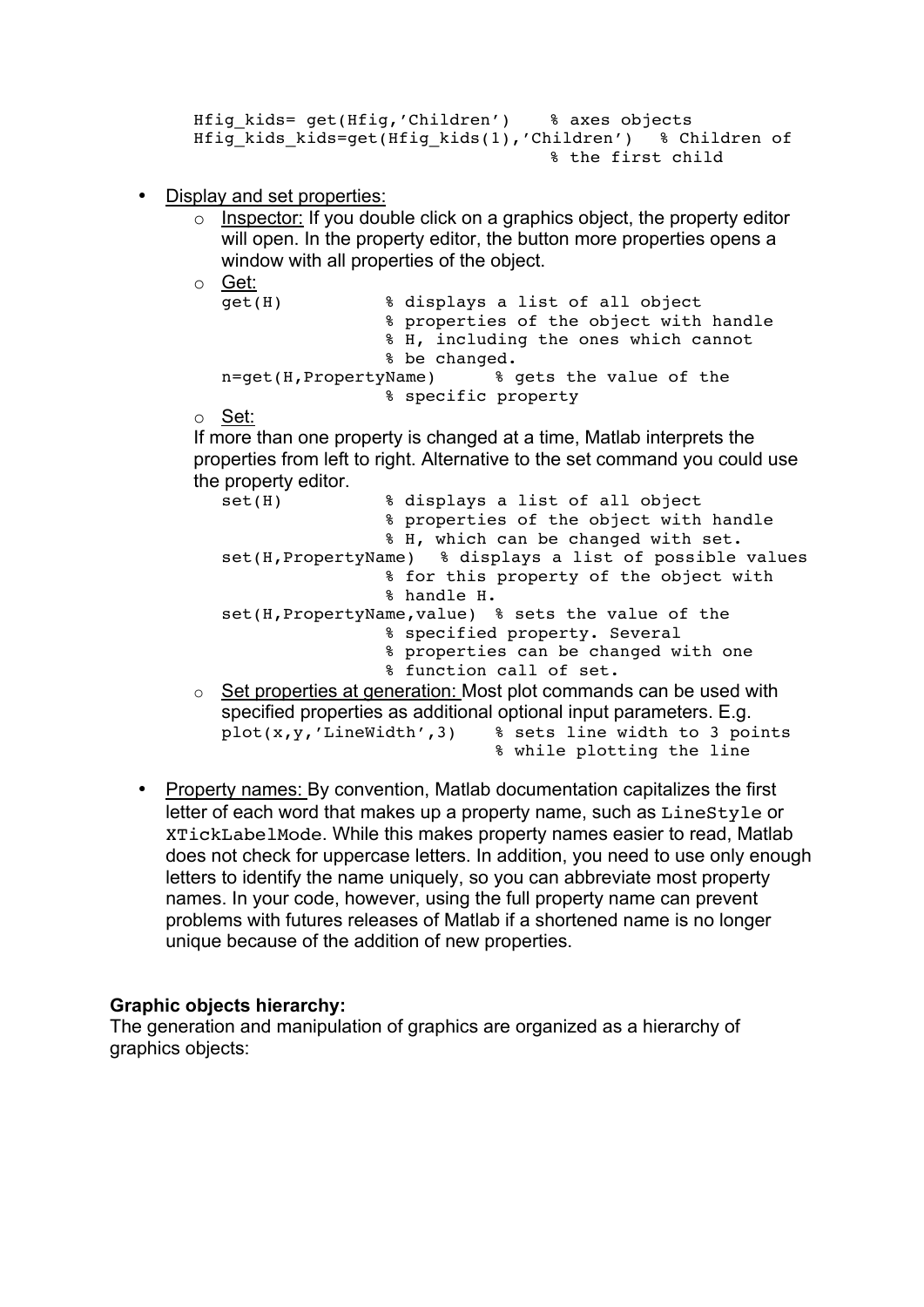

- figure: A figure object consists of the figure window and its children (menus, toolbars, user-interface objects, context menus and axes).
	- o General properties of the figure object like Position, Color, Units,… are inherited by its children.
	- $\circ$  Specific figure properties are e.g. the name of the figure, properties concerning printing like PaperSize or Renderer, or properties concerning the window like WindowStyle or WindowScroll.
- axes: Axes objects define a frame of reference in a figure window for the display objects that are generally defined by data. The axes determines the location of each data point in the figure by defining axis scales (x, y, and z, or radius and angle, etc.)
	- o A figure can contain several axes objects as children, e.g. if subplot was used. The axes of a figure can be arranged in various locations within the figure and can be of various sizes.
	- $\circ$  Axes inherit properties of the parent figure, e.g. the axes' position is measured relative to the figure position.
	- o Specific properties of axes are e.g. XTick, YLim, CameraPosition, GridLineStile… Some properties which are inherited by children of axes are e.g. FontSize and FontName.
	- o All functions that draw graphics (e.g., plot, surf, mesh, and bar) create an axes object if no axes objects exist.
	- $\circ$  If there are multiple axes within the figure, one axes object is always designated as the "current" axes, and is the target for display of graphics objects.
- Core objects: Core objects are generated directly by plotting commands. An axes object can have several core objects as children. They are the basic building blocks of graphics. Each of them has specific properties. Inherited properties like FontSize can be specifically changed for individual children. List of core objects:

| axes  | % Axes objects define the coordinate system for |
|-------|-------------------------------------------------|
|       | % displaying graphs. Axes are always contained  |
|       | % within a fiqure.                              |
| image | % 2-D representation of a matrix where numeric  |
|       | % values are mapped to colors. Images can also  |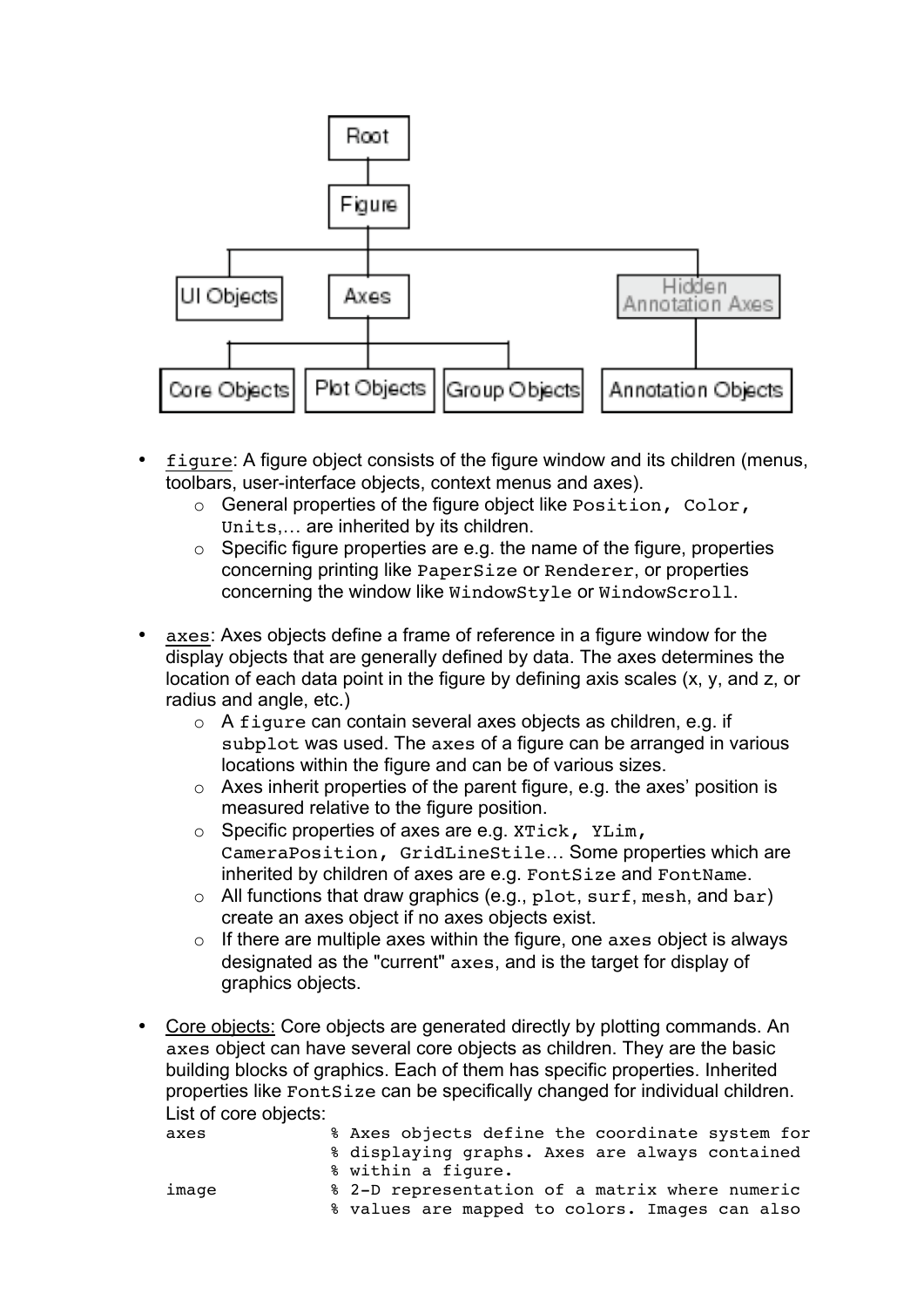|           | % be 3-D arrays of RGB values.                  |
|-----------|-------------------------------------------------|
| light     | % Directional light source located within the   |
|           | % axes. Lights affect patches and surfaces, but |
|           | % cannot themselves be seen.                    |
| line      | % A line is drawn by connecting the data points |
|           | % that define it.                               |
| patch     | % Filled polygons with separate edge            |
|           | % properties. A single patch can contain        |
|           | % multiple faces, each colored independently    |
|           | % with solid or interpolated colors.            |
| rectangle | % 2-D object that has settable edge and face    |
|           | % color, and variable curvature (can draw       |
|           | % ellipses).                                    |
| surface   | % 3-D grid of quadrilaterals created by         |
|           | % plotting the value of each element in a       |
|           | % matrix as a height above the x-y plane.       |
| text      | % Character strings positioned in the           |
|           | % coordinate system defined by the axes.        |

• Plot Objects: Plot objects contain several core objects as children, which were generated together by a specific plot command. By using the plot object, the properties of all its core objects can be changed together

| areaseries     | % generated by area     |                                                 |
|----------------|-------------------------|-------------------------------------------------|
| barseries      |                         | % generated by bar, bar3, barh, bar3h           |
| contourseries  |                         | % generated by countour, countour3, countourf   |
| errorbarseries | % generated by errorbar |                                                 |
| lineseries     |                         | % generated by plot, plot3, semilogx, semilogy, |
|                | % loglog                |                                                 |
| quivergroup    |                         | % generated by quiver, quiver3                  |
| scattergroup   |                         | % generated by scatter, scatter3                |
| stairseries    | % generated by stairs   |                                                 |
| stemseries     |                         | % generated by stem, stem3                      |
| surfaceplot    |                         | % generated by surf, mesh                       |

• Group Objects: You can group several axes objects into one group object with the commands hggroup and hgtransform. Groups of axes generated with hgtransform can be scaled together by changing the Matrix property to the desired transform matrix (see help) which is then applied to all axes in the group. The command makehgtform facilitates the construction of such a matrix.

#### **Axes and multiple figures:**  $\cdot$  Figure

| Figure windows: |                                                 |
|-----------------|-------------------------------------------------|
| figure          | % opens new figure window                       |
| $H = figure$    | % opens new figure window and gives back handle |
| figure(n)       | % makes figure window n the current figure      |
| c1f             | % clears the current figure window              |
| clf(H)          | % clears the figure window with handle H        |
| clf reset       | % clears the current figure window and sets all |
|                 | % properties to default                         |
| close(n)        | % closes figure window n (number displayed as   |
|                 | % title in figure window)                       |
| close all       | % closes all figure windows                     |
| hold on         | % keep same current figure, just add new line   |
|                 |                                                 |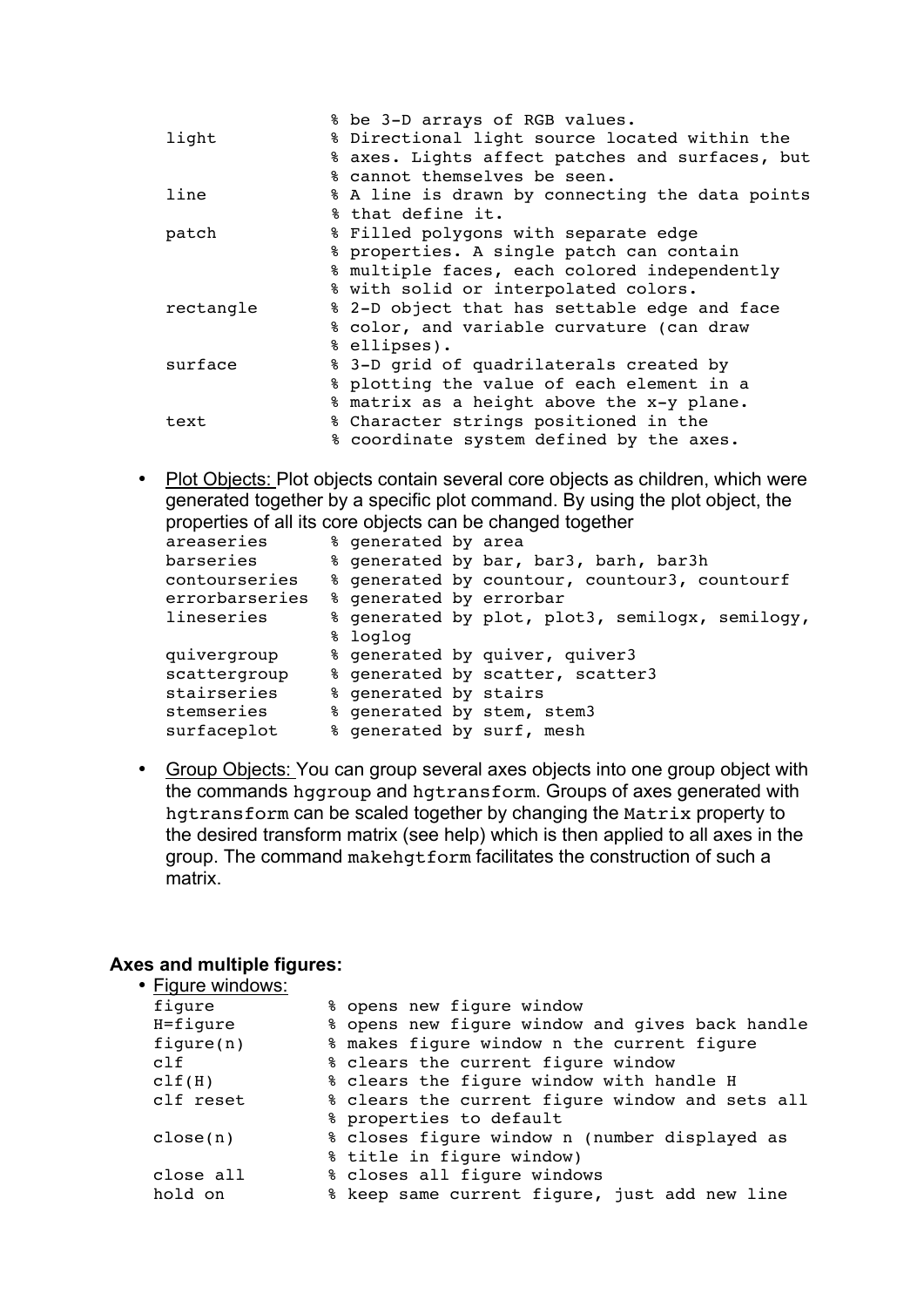|          | % with next plot command                        |
|----------|-------------------------------------------------|
| hold off | % overwrite current figure with next plot       |
|          | % command                                       |
| drawnow  | % forces Matlab to update current figure        |
|          | % window, which would usually be done only      |
|          | % after several processing steps in a script or |
|          | % function                                      |

• Multiple figures in one window: In subplots, the current axes are specified by numbering. E.g. subplot( $2,3,3$ ) has 2 rows and 3 columns of axes, the rightmost plot in the first row is active. All axes properties can be applied to individual subplots.

• Modify properties of current axes: The axis command is a more convenient way to change the properties of the current axes than using set and get. It has very many features, only some of them are listed here

|          |             | $10001$ , $10011$ , $1001001$ , $0011$ , $001110$ , $0110111$ , $01010$ , $01010$ |
|----------|-------------|-----------------------------------------------------------------------------------|
|          |             | axis([xmin xmax ymin ymax]) % sets axis limits on current plot                    |
|          | axis auto   | % returns to automatic default                                                    |
|          | axis manual | % freeze axis to current limits when hold is on                                   |
|          | axis equal  | % sets aspect ratio so that tick mark                                             |
|          |             | % increments are equal on all axes                                                |
|          | axis square | % makes axis box square                                                           |
| axis ij  |             | % matrix mode: vertical axis increases from top                                   |
|          |             | % to bottom                                                                       |
| axis xy  |             | % Cartesian mode: vertical axis increases from                                    |
|          |             | % bottom to top                                                                   |
| axis off |             | % turns off background, tick marks and labels                                     |
| axis on  |             | % turns on background, tick marks and labels                                      |
|          |             |                                                                                   |

• Colormap: Similar to the command axis, the command colormap provides a more convenient way to change the colormap of a figure and all of its children.

### **2D-plotting:**

- The plot command: The plot command creates line objects and displays them in the current axes.
	- o A plot command by default erases all line objects from the current axes and rescales the axes limits.
	- $\circ$  The command can be used with a great variety of input arguments and one optional output argument:

| plot(y)                    | % plots vector y versus index of y     |
|----------------------------|----------------------------------------|
| plot(M)                    | % plots for each column of Matrix M a  |
|                            | % line into the same figure            |
|                            | % (convenient way also to plot several |
|                            | % vectors of the same length by        |
|                            | % combining them into a matrix)        |
| plot(x, y)                 | % plots vector y versus vector x       |
| plot(x1,y1,x2,y2)          | % plots two lines in one figure: y1    |
|                            | % versus x1 and y2 versus x2           |
| $plot(x,y,'r:-')$          | % plots y versus x with specified line |
|                            | % style (see line specifiers below)    |
| plot(x, y, 'LineWidth', 3) | % plots with specified properties      |
| plot(axes handle, x, y)    | % plots into specified axes instead of |
|                            | % qca                                  |
| $h = plot(x, y)$           | % returns a vector of handles, one for |
|                            | % each line                            |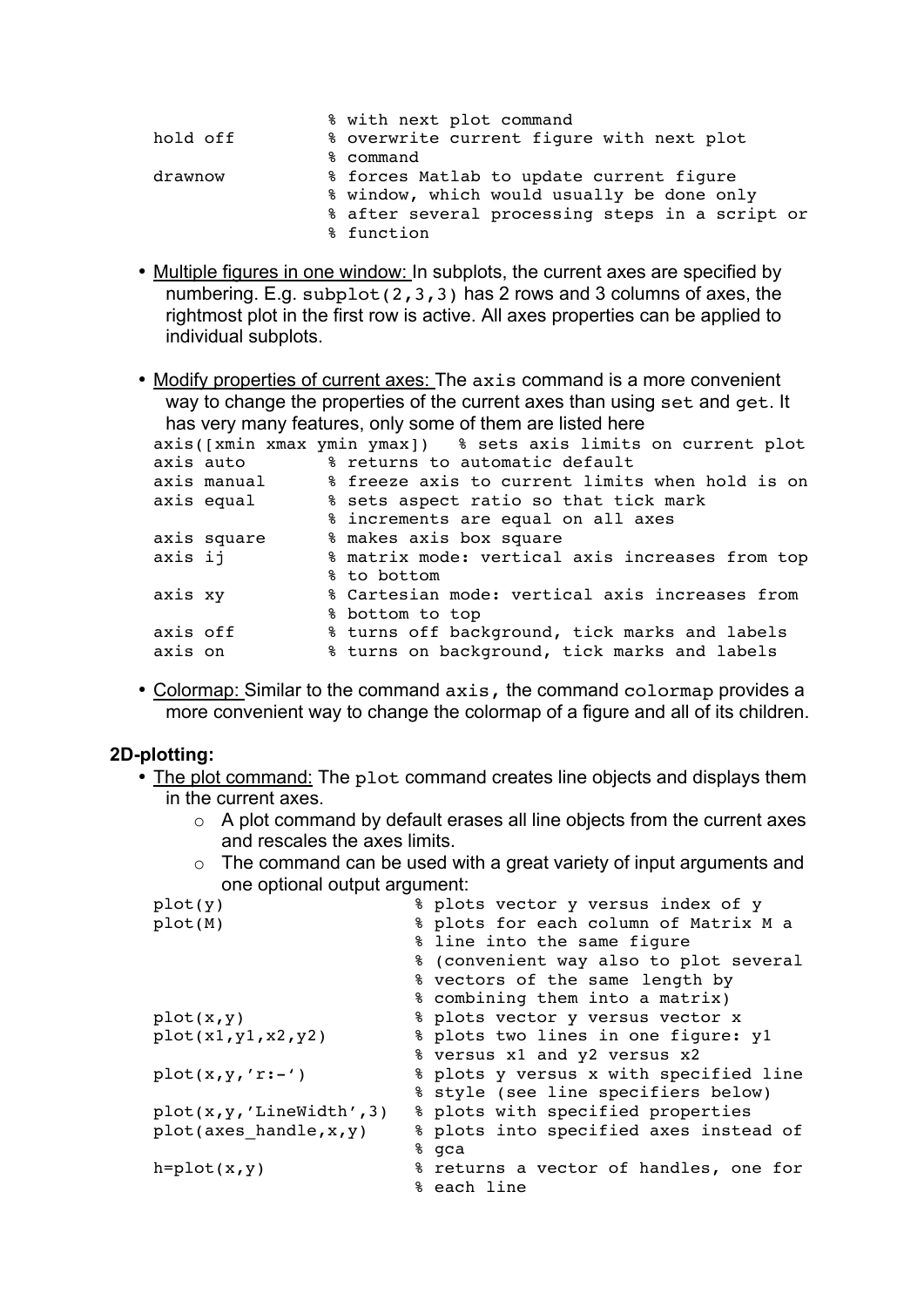• More plotting commands creating line objects:

| plotyy(x1,y1,x2,y2) | % linear plot with two separate y-axes |
|---------------------|----------------------------------------|
| loglog(x, y)        | % double-logarithmic plot              |
| semilogx(x,y)       | % plot with logarithmic x-axes         |
| semilogy(x,y)       | % plot with logarithmic y-axes         |
| errorbar(x,y,e)     | % plots y versus x with symmetric      |
|                     | % errorbars e                          |
| errorbar(x,y,l,u)   | % plots y versus x with lower          |
|                     | % errorbars 1 and upper errorbars u    |
| line(x,y)           | % creates a line object like plot but  |
|                     | % does NOT erase other line objects    |
|                     | % created with the line command or     |
|                     | % rescale the axes.                    |

- Line specifiers: Short way to specify line properties when using the plot command or some of the other 2D and 3D plotting commands. Sequence of specifiers for up to three properties: Color, LineStyle and Marker. The order of the properties does not matter.
	- o Color: r (red), g (green), b (blue), c (cyan), m (magenta), y (yellow), k (back), w (white)
	- $\circ$  LineStyle: (solid), -- (dashed), : (dotted), -. (dashdotted)
	- o Marker: + (plus sign), o (circle), \* (asterisk), . (point), x (cross), s (square), d (diamond), ^ (upward-pointing triangle), v (downward-pointing triangle), < (leftpointing triangle), > (right-pointing triangle), p (pentagram), h (hexagram)

• Other types of plotting commands creating plot objects:

| scatter(x, y)       | % scatter plot of y versus x                                  |
|---------------------|---------------------------------------------------------------|
| scatter(x, y, s, c) | % scatter plot of y versus x with specified                   |
|                     | % size of each point (in vector s) and color of               |
|                     | % each point (specified in vector c according                 |
|                     | % to current color map, matrix c with rgb                     |
|                     | % values or string c with color specifiers)                   |
| plotmatrix(M)       | % plots a matrix of scatter plots displaying                  |
|                     | % each column of M versus each other column and               |
|                     | % a histogram on the diagonal.                                |
|                     | plotmatrix(M1,M2)% plots a matrix of scatter plots displaying |
|                     | % each column of M2 versus each column of M1.                 |
| hist(y)             | % histogram of values in y, divided in 10 bins                |
| hist $(y, n)$       | % histogram of values in y, divided in n bins                 |
| hist(y, centers)    | % histogram of values in y, divided in bins                   |
|                     | % specified by vector of bin centers                          |
| bar(y)              | % draws one bar for each element in vector y                  |
| bar(M)              | % groups the bars produced by the elements in                 |
|                     | % each row of M                                               |
| bar(x,y)            | % draws values of y as bars at positions                      |
|                     | % specified by x                                              |
| bar(, width)        | % specifies the width of the bars (default 0.8)               |
| barh                | % like bar, but with horizontal bars                          |
| bar3                | % like bar, but 3 dimensional bars                            |
| bar3h               | % like bar, but 3 dimensional horizontal bars                 |
| pie(x)              | % pie chart of vector x                                       |
| pie(x,explode)      | % pie chart with specified segments offset from               |
|                     | % center, explode is vector of 1 and 0.                       |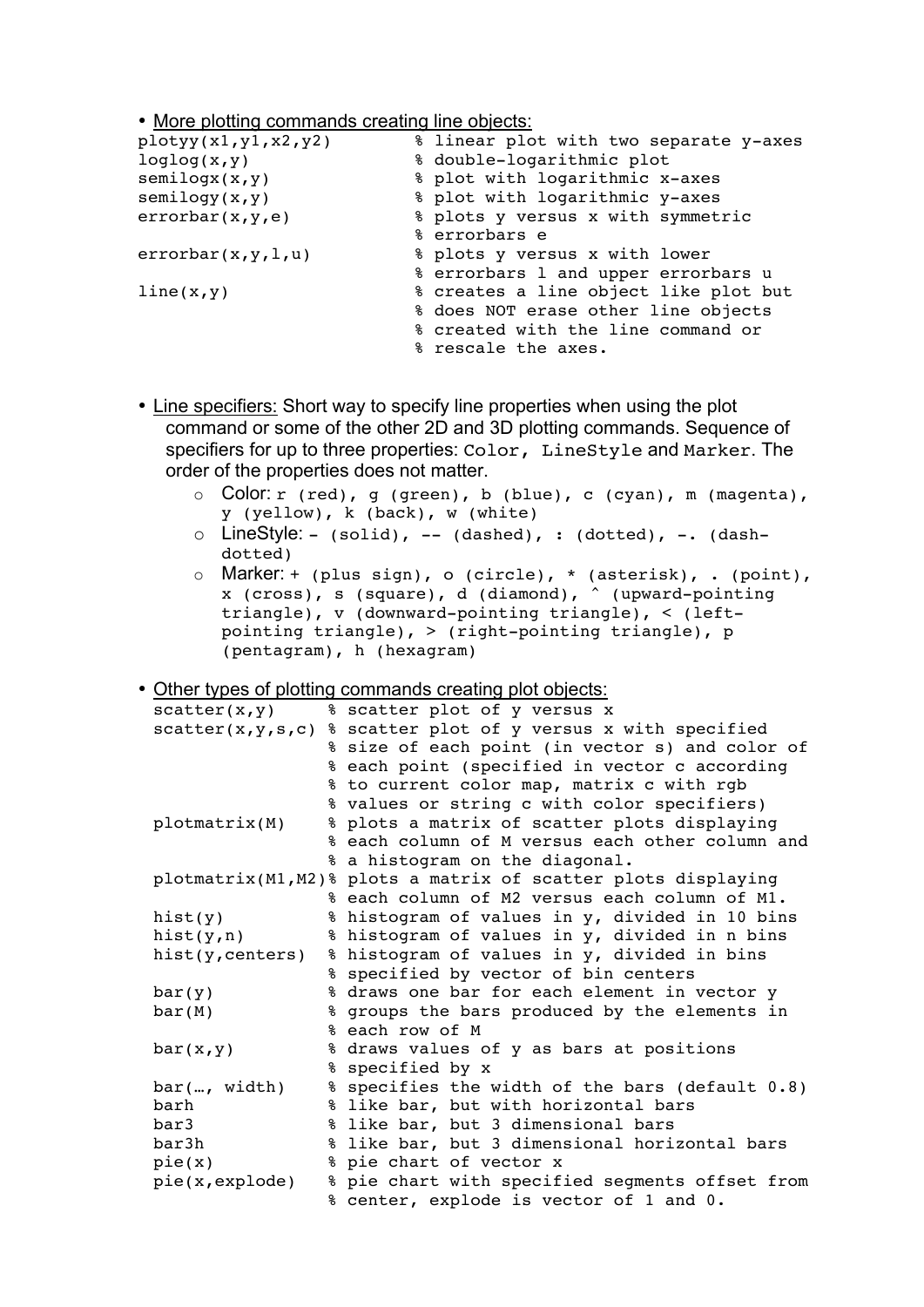```
pie(x,{'text1','text2','text3'}) % pie chart with labels
pie3 % like pie, but 3 dimensional
rose(theta) % round graph showing distribution of angles
rose(theta,n) % round graph showing distribution of angles in
                % n bins
rose(theta,centers) % round graph showing distribution of 
                % angles in bins specified by vector of bin 
                % centers
compass(u,v) % round graph with arrows with base at origin
                % and tip at point [u(i),v(i)] relative to base
polar(theta,rho) % polar plot of Cartesian coordinates
area(x, y) \qquad \qquad % plots y versus x and fills the area between
               % 0 and the curve
fill(x,y,c) \ast fills polygon specified by points x(i), y(i)% with color c.
```
#### **3D plotting:**

- 3D line plotting: plot3 is the 3D line plot corresponding to plot. It expects a triplet of vectors for each line:  $plot3(x1, y1, z1, x2, y2, z2)$  All axes properties apply also to the z-axis and can be modified accordingly. By changing the camera position (either by mouse or by handle), the line object can be moved and turned in 3D space.
- 3D surface plotting: If a function of two variables  $z = f(x,y)$  is plotted, it usually is desirable to produce a surface plot. z is a matrix of the dependent variables and is given by  $z(i,:)=f(x,v(i))$  and  $z(:,i)=f(x(i),v)$ .

| $\circ$ Produce convenient matrices for plotting: x- and y-axis matrices can be |
|---------------------------------------------------------------------------------|
| created by the function mesharid. E.g.                                          |
| $x=-3:3$ ; $y=1:5$ ; $[X,Y]=meshgrid(x,y)$ ; $Z=(X+Y).^2$                       |
|                                                                                 |

| $\circ$ Commands for surface plotting: |                                        |
|----------------------------------------|----------------------------------------|
| mesh(X, Y, Z)                          | % meshgrid plotting                    |
| meshz(X,Y,Z)                           | % meshgrid with zero plane             |
| surf(X, Y, Z)                          | % surface plot, like mesh with filled  |
|                                        | % spaces                               |
| shading flat                           | % varies appearance of surf-plot       |
| shading interp                         | % interpolated shading of surface plot |
| surtc(X, Y, Z)                         | % surf plot with contours              |

### **Text in figures:**

| • Add texts:           |                                         |
|------------------------|-----------------------------------------|
| xlabel('text')         | % x-axis label                          |
| ylabel('text')         | % y-axis label                          |
| zlabel('text')         | % z-axis label in 3D plot               |
| title('text')          | % title at top of plot                  |
| leqend('y1', 'y2')     | % legend (see below for properties)     |
| text(x,y,'text')       | % places text at coordinates (x, y)     |
| qtext('text')          | % places text at position of mouse      |
|                        | % click in figure                       |
| qtext('text1','text2') | % places multiple lines of text at      |
|                        | % position of mouse click in figure     |
| $[x, y] =$ ginput      | % get coordinates of button click in    |
|                        | % fiqure (not really a command to       |
|                        | % produce graphics, but convenient e.g. |
|                        | % to position text)                     |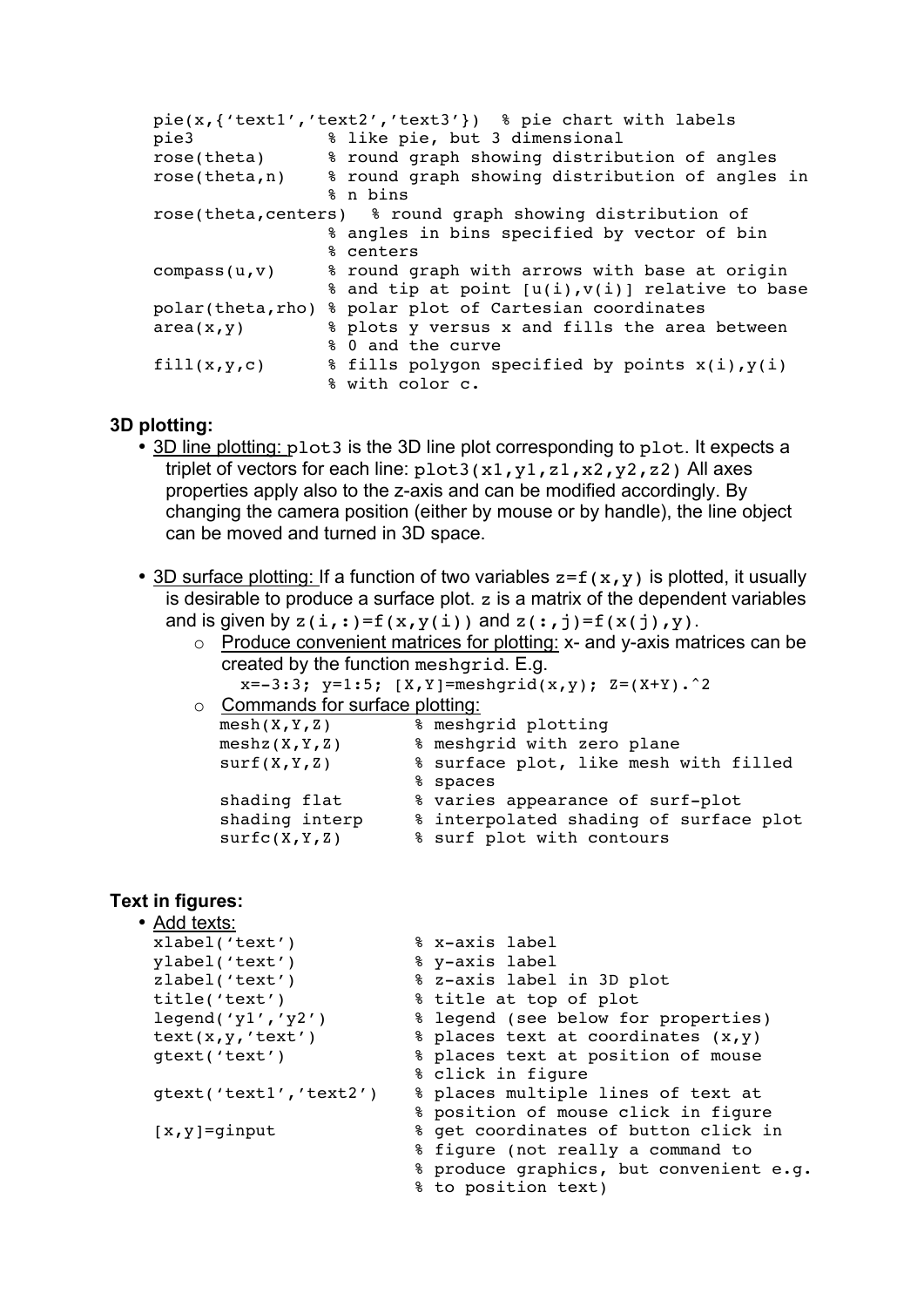- Text formatting:
	- $\circ$  for multiline texts use string arrays, e.g.
	- xlabel({'first line','second line'})
	- o special characters like Greek letters and mathematical symbols are included by using latex formatting strings e.g. '\alpha', '\Sigma','\circ', '\leq', '\infty'. For the full list see "text properties" in the Matlab help. (German Umlaute are still not supported as far as I know)
	- $\circ$  For subscripts and superscripts also use latex commands: 'A {ij}',  $'x^2'$
	- o Texts can be formatted with latex commands, e.g.
	- text(0.2,0.4,'\fontsize{30}\Sigma\fontsize{16} \fontname{courier}\bf x\_i')
- Text properties: specifications of text properties can be included for all text commands, some text commands have additional special properties. E.g. title('text','FontSize',30). For more properties, see help or property editor. Some important properties and their ranges of possible values are:
	- o 'FontSize',pixels
	- o 'FontWeight','light' / 'normal' / 'bold'
	- o 'FontName', 'FixedWidth' / 'Courier' / 'Helvetica' (others depending on system used)
	- o 'FontAngle','normal' / 'italic'
	- o For text command: 'HorizontalAlignment', 'left' / 'center' / 'right'
	- o For legend command: 'Location', 'North' / 'SouthEast' / 'WestOutside' / … / 'Best' / 'BestOutside'

# **Exporting figures:**

Exporting figures from Matlab is often difficult, because what you see is usually not what you get, because the export results depend on many properties of the graphics objects that only become relevant for the export…

- From the command line, a script or function, the most convenient way to export a figure is the print command. Please refer to the help page for the many, many options. It supports several graphic file formats, including the vector graphics eps and ill (Adobe illustrator) and the bitmap formats bmp and jpeg. Unfortunately, pdf is not supported (at least up to version 2010a).
- Many properties of the exported figure can be different from on the screen if the object properties (e.g. XTickMode or PaperPositionMode) are set to auto instead of manual. In these cases, the renderer evaluates the properties.
- There are three renderers: painters, zbuffer and OpenGL. If RendererMode is set to auto Matlab will choose the renderer depending on the file format of the exported figure. HPDGL and Adobe Illustrator output formats use painters, JPEG and TIFF use zbuffer, if transparency is included in the figure, OpenGL should be used.
- A helpful function savefigure.m with its sub-function parseArgs.m written by Aslak Grinsted can be downloaded from: http://www.mathworks.com/matlabcentral/fileexchange/6854 It e.g. supports exporting a figure in a given size, which is required by many publishers. (There might be more up-to-date versions for newer Matlab